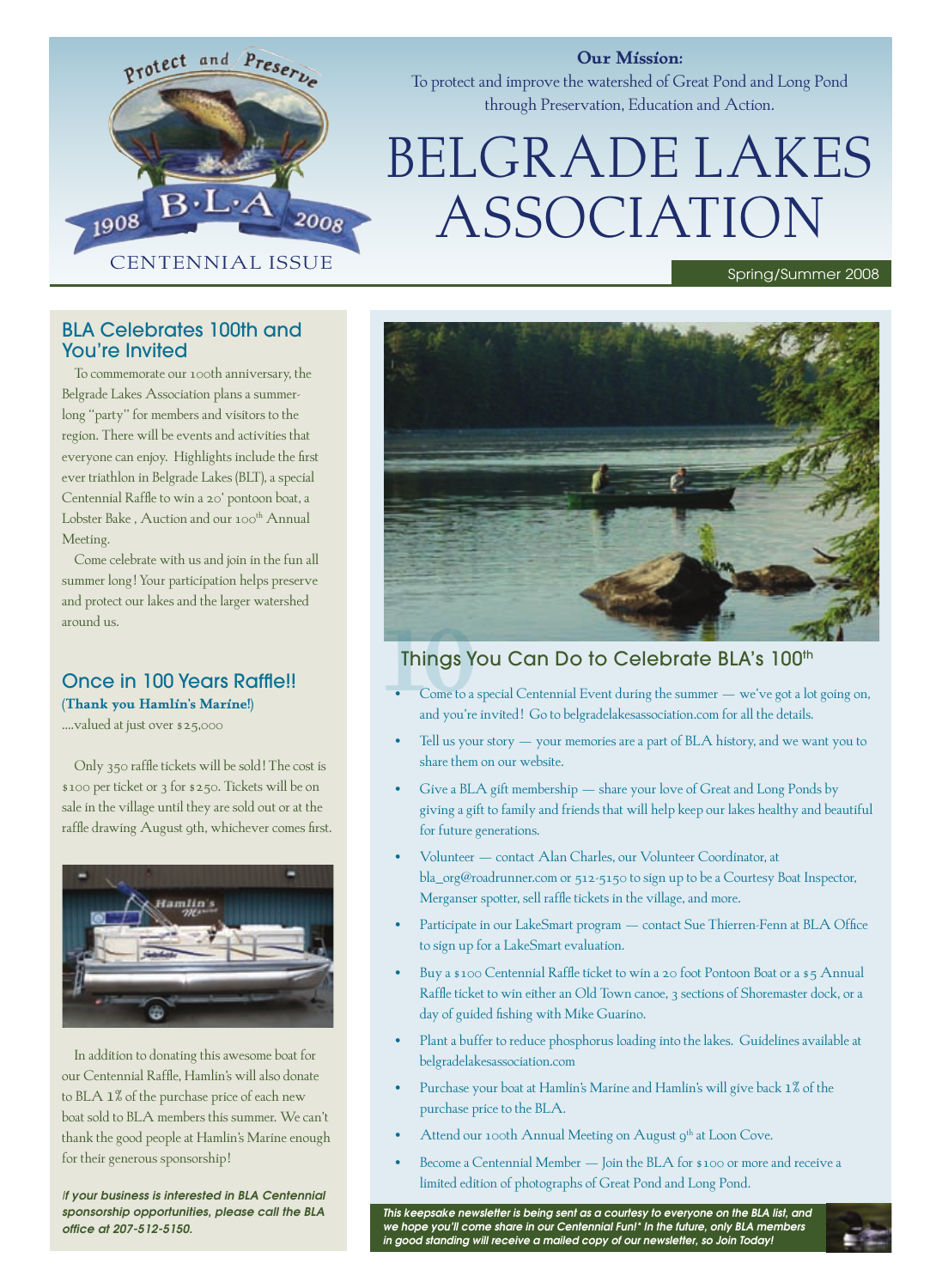

# We're All in This Together!

*(from BRCA newsletter)*

Our Belgrade Lakes Watershed covers approximately 180 square miles and includes portions of 13 municipalities. Cooperation is essential in handling issues of land use and water quality, so the Belgrade Regional Conservation Alliance (BRCA) **Lake Trust** hosted a Watershed Forum last October. The focus was on the makeup of the watershed itself, the severity of water-quality problems, and the tools available to local officials involved with land-use decisions.

The BLA focuses on protecting and preserving water

quality in Great Pond and Long Pond, but we cannot do it alone. A member of the **Lake Trust,** we are also committed to working collaboratively with other lake associations and the BRCA within the larger Belgrade watershed to conserve land, provide education and outreach, and improve water quality. To find out more about the **Lake Trust,** go to belgradelakes.org.

Presentations and discussion points are posted on the BRCA website: belgradelakes.org/water. As residents and visitors to the watershed, we're all in this together.

# What's Next for Gloeotrichia

*By Roger Shannon, Water Quality Chair*

As discussed in our fall/winter newsletter, Gloeotrichia – the "green bloom" – has become a problem in Great and Long ponds, and phosphorus is the main cause of its growth. Phosphorus comes with nearly everything that washes into the water, from septic tanks, to lakeshore lawns, to each soil particle eroded from camp roads. There is no quick fix, but the BLA has intensively studied methods used around the country, looking for anything that might help. Two approaches hold some promise, not for a long-term cure, but for some local effect where blooms are the most persistent. These are scheduled for testing this spring and summer if we can meet regulatory and safety standards. The cost is estimated at approximately \$50,000.

Commercial ultrasound machines kill the group of organisms (cyanobacteria) to which Gloeotrichia belongs. These devices may have some use locally in lakes, but little is known about results in open water. Therefore, our tests will look beyond the Gloeotrichia itself to assess the safety for humans and other lake inhabitants.

A less costly and intuitively safer method has been found for spots where the lakeshore terrain is suitable. In those places, it may be possible to *pump* scum safely into wooded areas where it can decompose without bothering humans. The objective is to remove the distasteful biomass and at least a small amount of phosphorus.

These tests are being done in response to members' desire that we explore all avenues of remediation. They will not in themselves provide a lasting cure.

That will require all of us in the watershed to cut back the phosphorus loading of our valued lakes. *Nothing else is so important.*

Therefore, this summer's plans for testing should be put in perspective with the continuing BLA effort to put in place a comprehensive watershed management

plan in collaboration with the BRCA Lake Trust, Maine DEP, and Colby College. The final plan will emphasize:

- Reducing phosphorus input to the lakes by:
	- Identifying sources of phosphorus so that loading can be prevented or mitigated;
	- Expanding the LakeSmart Program offered by the DEP;
	- Advocating vigorous observance of the new State ban on phosphorus fertilizers;
	- Education and enforcement of existing shoreline land-use codes.
- Continued search for and testing of specific ways to control cyanobacteria blooms.
- Monitoring of relevant, scientifically valid land and water data throughout the watershed.
- Comprehensive, geographically identified management of those data.
- Dissemination of the resulting information to the wide variety of users in the watershed so that all may contribute to the protection and improvement of our lands and lakes.

*Contact our Volunteer Coordinator, Alan Charles, at bla\_org@roadrunner.com to find out how you can participate in our Gloeo Watch program.*

## First-Ever "Aquafest" in August

*By Maureen Maslak, BLA Secretary*

The Belgrade Watershed Aquafest is a community-wide family event scheduled for **August 29th and 30th** – so save those dates! Festivities begin Friday evening with a cocktail reception (for grown-ups only) at the Belgrade Lakes Golf Course from 5 to 7 P.M. Then, bright and early Saturday morning, an action-packed day starts off with a 5K "Race for the Lakes." Other activities include a fun run for all ages (and dogs are invited, too), kayak and swimming races, games, T-shirt painting, and a number of prize events for kids in different age groups. There will also be a free raffle with huge prizes and a family picnic/barbecue.

Aquafest is presented by the BRCA to raise funds for the **Lake Trust** to benefit water-quality projects and to improve public enjoyment of our lakes. Sponsorship opportunities are available, and a call to the BRCA office (207-495-6039) will get you all the information you might need – as a sponsor or a volunteer. Registration materials are available from the BLA, or  $-$  better yet  $-$  register online at belgradelakes.org. There's lots of fun to be had and lots of opportunities for volunteers!



## BLA and Camp Runoia Team Up for First-Ever Triathlon

The new Belgrade Lakes Triathlon (BLT) scheduled for June 21st benefits the Belgrade Lakes Association and Camp Runoia Alumni



Organization. A half-mile swim in Great Pond is followed by a 25-mile bike race around Great Pond (traveling through downtown Belgrade), and then a 5-mile run tops off the triathlon. Camp Runoia

will be the staging area for participants, providing overnight accommodations – including dinner – the night before the race.

Tri-Maine, a sports production company in Portland, is handling the logistics for the event. Individuals may sign up for all three legs of the race, or as part of a team. Volunteers are needed, so call the BLA office! To register, or get more information, call 207-221-5420 x 3 or visit the website tri-maine.com. And, to find out about the many sponsorship opportunities that are available, please contact Matti Bradley, BLT Sponsorship Coordinator, at belgradelakestriathlon@yahoo.com.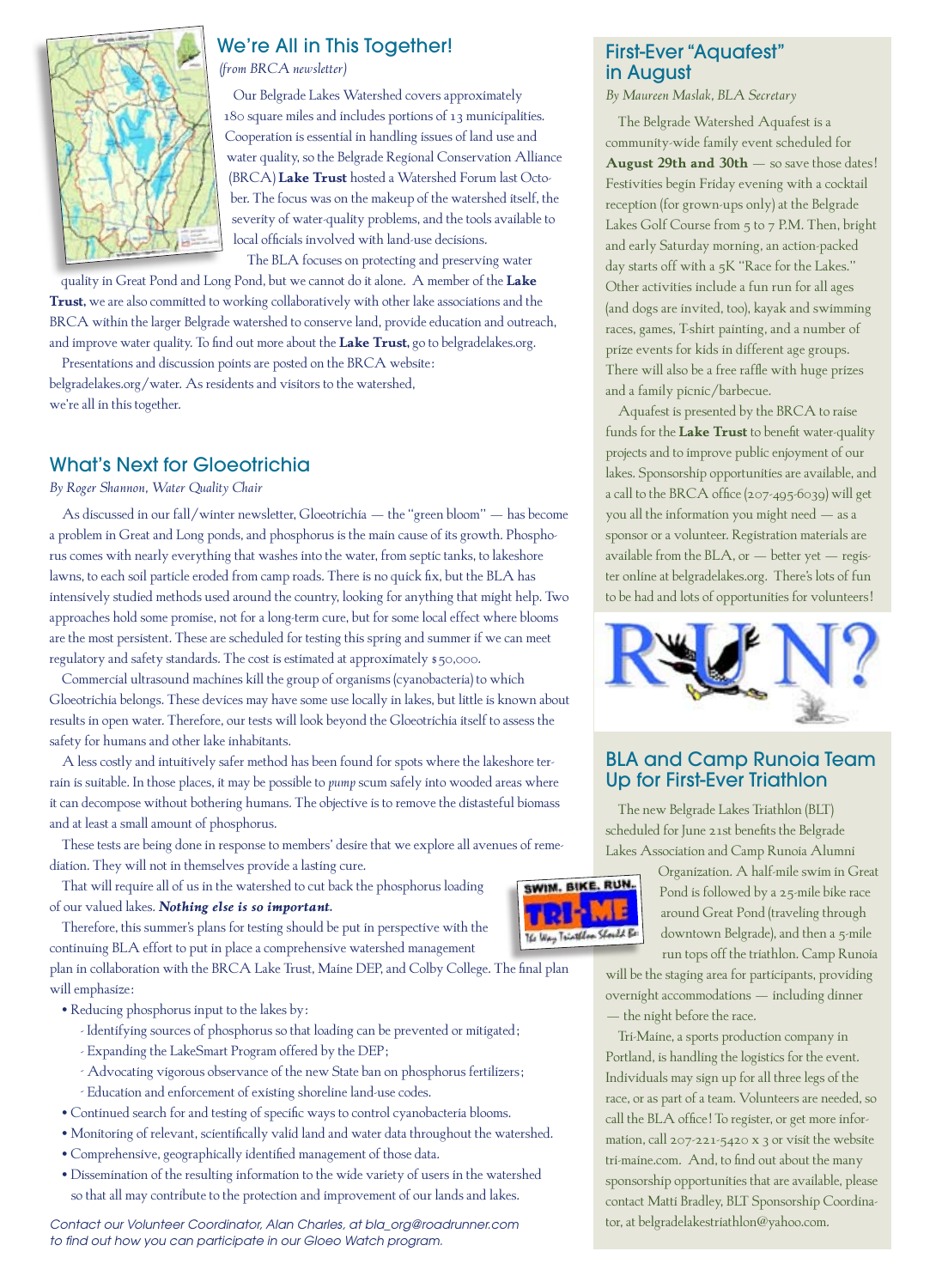# Thank you to our

**Camp Runoia ColorStorm, Inc. Day's Store Darn Tough Vermont F.A. Rizzo Appraisal Golden Pond Wealth Management Hamlin's Marine Hammond Lumber Co. Hannaford Lakepoint Real Estate LL Bean Maggie's Bedding Warehouse.Com Maine Wilderness Tours M.S. Walker Valley Distributors, Inc The Village Inn**

# BLA Annual Raffle – Another Great One!

This year, the following prizes will be given away in our traditional annual raffle:

**Grand Prize: Canoe Package & More - Old Town 16' Guide Canoe, Life Jackets, Paddles, & BLA Centennial Map.**

Valued at over \$5,000 - Donated by Gail Rizzo & Pat Donahue Lakepoint Real Estate; F.A. Rizzo Appraisals; Carol Johnson Allstate Insurance; & LL Bean

**Second Prize: Three sections of Shoremaster Dock**

Valued at over \$2,000 Donated by Hammond Lumber Company

## **Third Prize: Two nights lodging on Belgrade Stream with full day of guided fishing or sightseeing in the Belgrades**

Valued at over \$500 - Donated by Mike Guarino of Maine Wilderness Tours

Drawing will take place at the Annual Meeting on August 9th. Tickets \$5 each - 6 for \$25. To buy your tickets, look for our June mailing, visit Days Store, Lake Point Real Estate or our sales table in Belgrade Lakes most weekends, or just stop in our office above the Belgrade Lakes Post Office.

# **Calling All Volunteers!**

We need your help to celebrate our Centennial and protect and preserve our lakes!!



# Here's how you can help:

- • Join become a member and help "protect and preserve" our lakes.
- Be a Centennial Sponsor and sponsor an activity or centennial event.
- Donate an item to Silent/Live Auction at our Annual Meeting August 9<sup>th</sup>.
- • Continue to be generous in your gifts, and buy plenty of raffle tickets.
- Volunteer your time:
	- o Office help help with mailings, filings, newsletters, and keeping our website and database up to date
	- o Sell Raffle Tickets in the Village
	- o Participate in a Water Quality Program
		- CBI become a Courtesy Boat Inspector and help prevent milfoil infestation in our lakes
		- Swimmer's Itch -
		- Gloeo Watch participate in our Gloeotrichia monitoring program
		- LakeSmart sign up for a LakeSmart evaluation
		- VLMP become a water quality monitor for your lake
		- IPP sign up to be an invasive plant patrol monitor
		- Model Buffer display our model buffer banner on your property
	- o Help out with a summer event
		- June 21<sup>st</sup> Belgrade Lakes Triathlon (BLT)
		- $\Box$  July 4<sup>th</sup> car and boat parades
		- August 9<sup>th</sup> Lobster Bake/Auction
		- August  $29^{th}$  Aquafest

Don't forget to attend our 100<sup>th</sup> Annual Meeting at Loon Cove August 9th



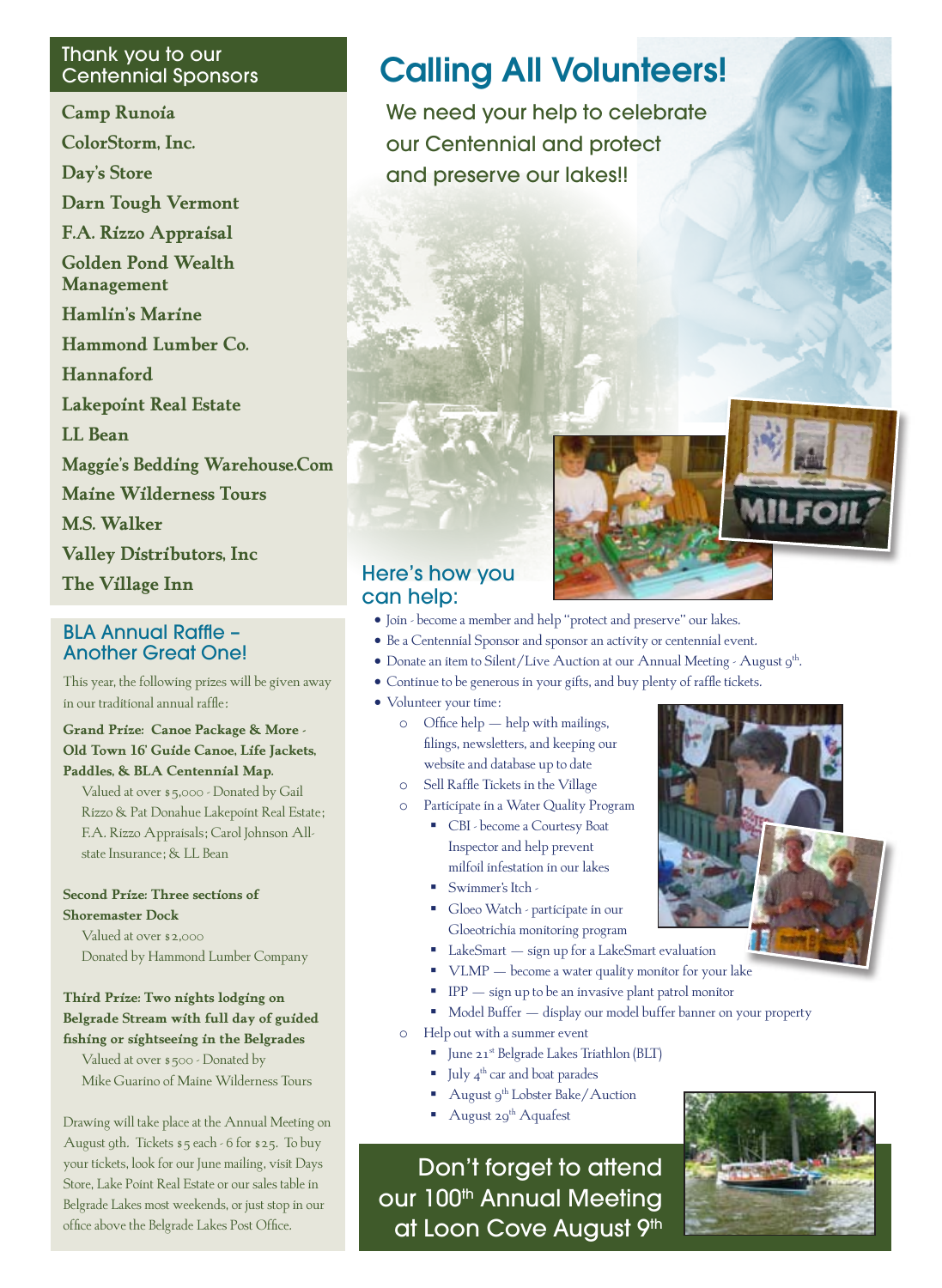*Introducing the first in a series of "Profiles in the Belgrades" – stories about people & places in the Belgrade Watershed. To submit suggestions, visit belgradelakesassociation.com.*



# A Summer Tradition on Great Pond

*By Pam Cobb Heuberger, Director and BLA Advisory Committee Member*

When the New England summer-camp movement came alive in the late 1800s and early 1900s, most of the facilities were for boys. There were few camps where girls could go to escape the heat and pollution of the cities – until two teachers from New York felt called to give girls the same opportunity boys had.

In 1906, Lucy Weiser and Jessie Pond arrived in Belgrade Depot looking for a site on which to start a girls' camp. They secured a rental property near Loon Cove, and opened the gates in 1907 to nine girls for the first season of Camp Runoia. Activities at camp were as daring as paddling around Great Pond, reading classics aloud during rest hour, hiking Mount Phillip, doing needlepoint work, and storytelling.

After several summers on the lake, in 1914 Miss Weiser and Miss Pond purchased the beautiful Wentworth farm on the south side of Great Pond – the current home of Camp Runoia. During the winter of 1915, with the help of local men and draft horses, the women hauled a building across the frozen lake from their leased site to the new property. This building became the kitchen and dining hall for the camp, which ran continuously and soundly for decades under Miss Weiser's supervision.

When Jessie Pond died in her forties, Lucy Weiser hired a teacher from Cincinnati to manage the camp, and Marion "Johnny" Johnson was affiliated with Camp Runoia for over 50 years.

In 1959, the aging Miss Weiser sold the camp to a young couple named Phil and Betty Cobb. They made many improvements to the camp, adding buildings, expanding the dining hall, putting in clay tennis courts, and erecting a horse-riding barn. I bought the camp from my parents in 1996, after working alongside them for six years, and in 2006, Camp Runoia celebrated its centennial season. The following year, 2007, the camp received the Maine DEP's Lake Smart award for living lightly on the land for the sake of the lake. These days, more than 185 girls come each summer to enjoy activities that range from sailing to rock-wall climbing, wilderness camping to drama classes, riflery to photography.

### *Things have certainly changed!*

#### Great Pond Mailboat to Resume



**Shoreline mail delivery on Great Pond is set to begin for the summer on June 15, and will run through September 15. A mailboat has puttered around the summer delivery route for at least 60 years, and Norm Shaw has been the**  *by Dan Webster, circa 1950, with Hoyts and Indian islands in the distance.*

**"mailman" for the past four years. "It's the best summer job in the world," Shaw said. "It's fresh air, it's people, everybody you deliver to on the lake – they're happy." Along the 33-mile route, Shaw provides mail to about 100 residents and can take up to four passengers along in his Boston Whaler. "It's just a fun thing," he said. "A lot of people . . . ride it over and over."**

**To keep mail boat service running on Great Pond, call Norm Shaw at 207-215-7520 for delivery, or subscribe to the Morning Sentinel by calling 1-800-370-5701.**

## COMMUNITY, COLLABORATION & CELEBRATION

*Don't Miss the Action! Here's What's Happening This Summer at the BLA!*

# SUMMER CALENDAR

#### **May**

Centennial Special Edition Newsletter

#### **May-Aug 9**

*Annual Raffle/Centennial Raffle Ticket Sales in the Village* - Drawings for both raffles will be during the 100<sup>th</sup> BLA Annual Meeting/Lobster Bake/Auction at Loon Cove on August 9<sup>th</sup>.

*BLA Retail* - Mugs, Maps, and many other special items will be available for sale all summer long.

#### **June 21**

*Belgrade Lakes Triathlon (BLT)* - Go to www.tri-maine.com to register or contact Alan Charles, Volunteer Coordinator, at 512-5150 to volunteer.

#### **July**

*Lakes Appreciation Month* – BLA celebrates with sailboat races, kayak trips, Lake Days activities and more.

#### **July 4**

Floats in Boat and Car Parades in Belgrade Lakes

#### **July 13th**

Champagne Reception & Movie Night at Waterville Opera House during the well known Maine International Film Festival (MIFF)

#### **August 9**

#### *100th Annual Meeting/Lobster Bake/Auction*

- BLA is teaming up with the Belgrade Community Center for All Seasons to celebrate with a Lobster Bake and Auction following our 100<sup>th</sup> Annual Meeting at Loon Cove. Tickets for the Lobster Bake are on sale June 2<sup>nd</sup>-July 18<sup>th</sup> and are \$50 a head or \$375 for an 8 person table. For more information and tickets call: Jessica Moore at 495-3481. Auction items needed! Contact Polly Beatie

at the BLA office to donate before August 1st.



#### **August 29-30**

*BRCA Aquafest* - For more information call Mary Kerwood at the BRCA at 495-6039.

For all the latest details and events, go to belgradelakesassociation.com or call the BLA office at 207-512-5150.

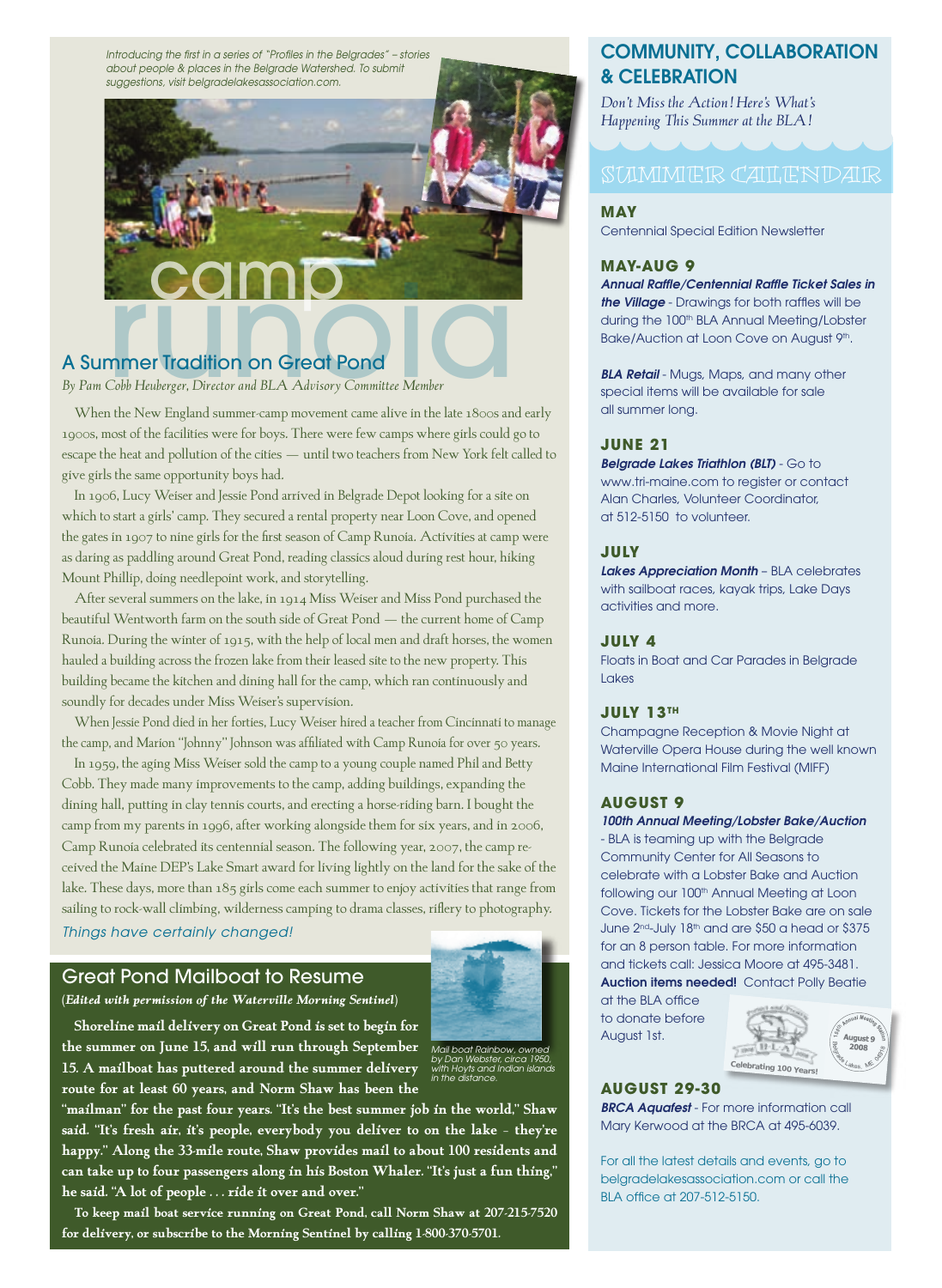# celebrating commun 100 years of traditi

#### From BLA Advisory Committee Member Adair Duffus Mulligan . . .

"Karonoko" is one of just three century-old family camps on Wilder Point at the north end of Great Pond. This classic wood-shingled set of seven cottages has united my

family for four generations – but it all started in 1901 when the Wilder family of New Rochelle, New York, first pitched their tent in a former sheep pasture. One can only imagine the work involved in keeping up appearances, the women in long skirts and starched blouses with leg-of-mutton sleeves, the men going fishing in bow ties and jackets, and the city-born children run-

ning wild. But over the years, the Wilders built several cabins, an icehouse, and a shed, all reflecting Mr. Wilder's training as an architect.

When the Coe family bought the camp in 1925, they contrived a name for the place from the first two letters of their children's names, Katherine, Roger, and Norman – "Karonoko." The Coes added the boathouse, a tennis court, and a maids' cabin, and led quite an elegant life on Great Pond. In about 1938, they sold the compound to Laurence Rice, a member of the 1920s Davis Cup tennis team, who ran it as a boys' camp for tennis and mountain climbing.

My ancestors, Dr. Edward Risley and his wife, Ada (known to us as Paa and Yaya) bought the camp in 1943. Each new generation has learned to swim, paddle a canoe, hit a tennis ball, and water-ski here, and rainy days are still for Monopoly games or a good book. Karonoko has kept our family close for 65 years, shared space and a sense of place uniting us with memories worth keeping.

#### From BLA Volunteer Coordinator Alan Charles . . .

I've owned a camp on Great Pond for over 35 years. When I found the lot I built on, with a good view of the pond, I never imagined the water would be anything but pristine. Fortunately, there were other area residents – and one man in particular – who had more vision than I and were actively monitoring the water quality of both Great and Long ponds. This man knocked on my door one morning in May back in the late '70s and introduced himself as Ed Mayer. He wanted to make some observations and sample the water in Great Pond, but his boat was still in storage and he asked if I could help him out.

*"Camp Under the Pines on Taconnet" (Joyce's Island)*, 1897. Photo shows Mr. Eliot Spaulding, Miss Edith Joyce, and Miss Adeline Joyce. *(Collection of Dorothy Swan Malley).*

My power boats weren't in the water, either, but I did have a canoe. We loaded Ed's equipment in the canoe and paddled out into the pond, where Ed managed to accom-

plish his tasks leaning awkwardly over the canoe's gunnels.

Then, for more than 25 years, our paths didn't cross, although his camp wasn't very far from mine. But in 2003, as a volunteer Courtesy Boat Inspector (CBI) for the milfoil program, I was delivering a report to the BLA office when I spotted Ed entering the post office next door. He was in his 90s by then, and I felt like a kid who couldn't wait to tell him that

I, too, was now contributing to lakes preservation. To make a long story short, Ed took me to meet his old friend Freddie Weston, who had a boat full of water monitoring equipment. They gave me a crash course in procedures, and later, Ed arranged for me to be certified by the DEP.

Sadly, Ed passed away a few years ago. The next summer I was invited to serve on the BLA board as volunteer coordinator for ongoing BLA activities, including milfoil inspections. Filling a one-hour slot on Mondays at the Long Pond boat ramp was an unassuming 90+-year-old lady named Kay Mayer. . . .

#### From BLA Members Dave & Kim Malley . . .

Four generations of our family have spent summers at Great Pond. My grandparents, Frederick and Mabel Swan, were married and honeymooned on the north shore in 1895, and years later, my parents were also married there. My grandmother had a special recollection about her wedding day: In the evening, the guests lit candles that were attached to cedar shingles. Each person then made a wish for the newlyweds and floated the candles out into the lake. The sight of all thosecandles floating on the tranquil lake was a sight to behold!

#### From BLA Treasurer Scott & Martha Finlay . . .

For years, we drove right through Belgrade Lakes on our way to Sugarloaf, more or less oblivious to what lay beyond the stream in the center of town. Then, on a fateful weekend in the summer of 1989, we decided to stop for a few days at a B&B in the village – the Forecastle Inn, which is now the Belgrade Lakes House. We were immediately charmed by the town and mesmerized by the serenity of the scenic lake. That very first evening, one of us (we still debate about which one) uttered the words that would change our lives: "Maybe we should check out the real estate listings." But as fate would have it, it was a not-as-yet-listed camp that turned out to be our dream property. Our hosts at the Inn, Pete and Ann Mc-Manus, knew the owner, made a call, and got permission for us to see the house. It needed work, but it had all the features we wanted, and before we knew it, we'd bought a camp. We closed that fall, just before the lake froze, and returned to our home in Massachusetts dreaming and planning for spring. When the snow finally melted, we excitedly headed for our new camp - and couldn't find it! I think we drove down every dirt driveway on Point Road to no avail. We had a good laugh about it before sheepishly returning to the Day's Real Estate office and admitting our problem to the agent who had helped us with the purchase. She chuckled, too, then hopped in her on Taconnet *(Joyce's Island)*, 1897. *(Collection of Dorothy Swan Malley).*

*"Broadway"* at Camp Under the Pines



car and led us to our new home. That summer, 1990, we happily became part of the Belgrade Lakes community.

**Photo taken in 1916. From Sarah Melvin, BLA Advisory Committee Member.** *Flora (Foster) Nickerson on Great Pond, Rome,ME. The Nickerson Farm, circa 1798, on the hill with laundry drying in the sun for (probably) Camp Taconnet. Mt. Philip is in the background. The BLA was founded by Summer Folk who bought land from Flora Nickerson, and built camps on what is now called Nickerson Lane. The farm is owned by her Great-grandson, Walter Melvin (and his wife Sarah). The land to the right of her boat-house along the shore is now the site of Doug and Kay McClure's camp, where our current BLA President, Kathy (McClure) Lowell, spent her summer's growing up.*

On a summer day in 1908, 6 dedicated fisherman, including BLA VP Polly Beatie's grandfather Mr. Wilder, and his brother-in-law and builder of Maggie Shannon's family camp Mr. Beaver, met at the Myers camp opposite Crooked Island and formed the Belgrade Lakes Association. The organization was incorporated in the town of Rome on July 1st, 1919.

*Your history on the lakes is part of our history!* Visit our website at belgradelakesassociation.com and tell us your story!

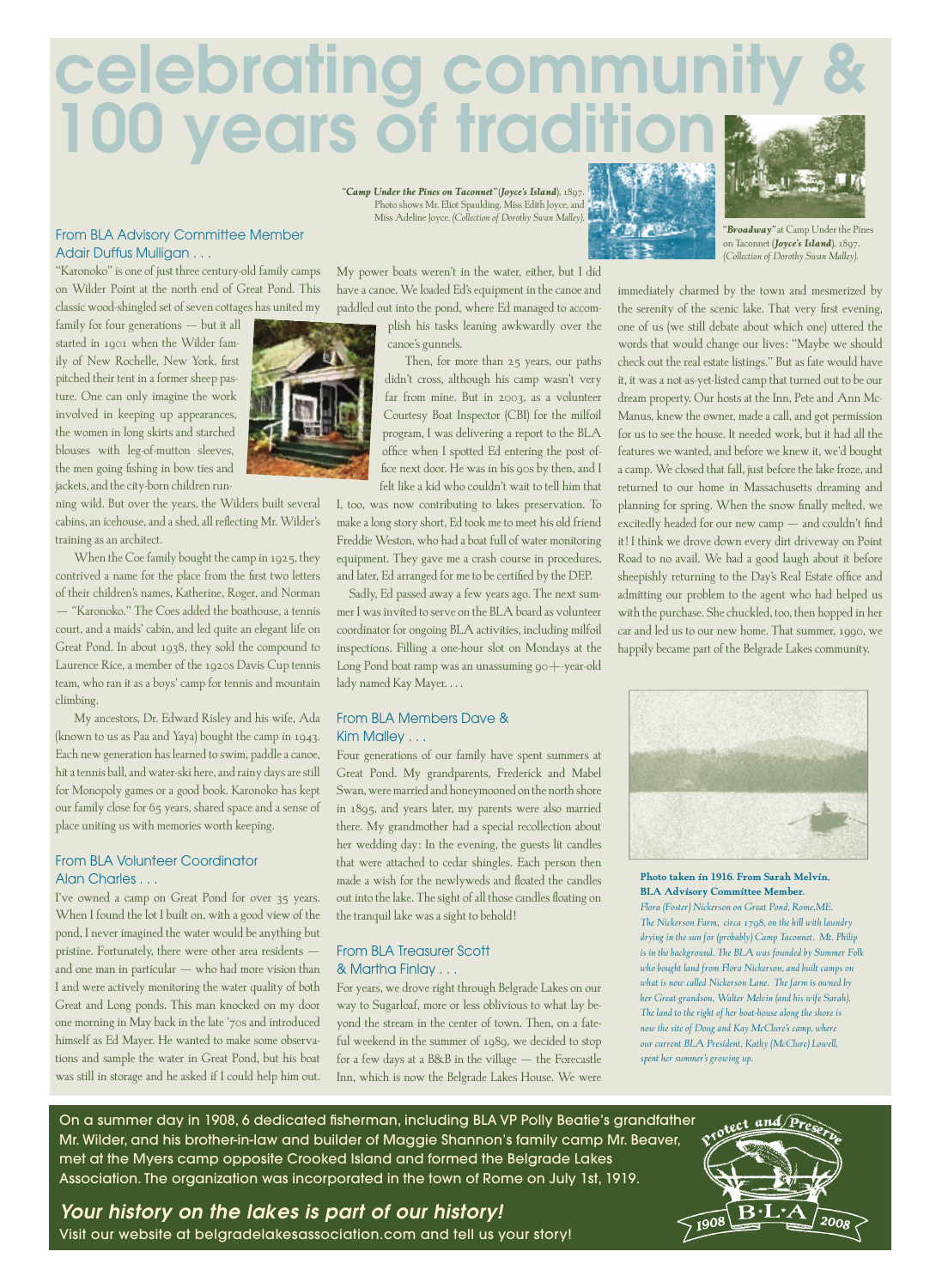# Thank you to Our Generous 2007 Annual Fund Donors!

Each year the BLA seeks and receives essential financial support through our yearly membership dues and through our fall annual appeal. In order to keep our organization strong, grow our endowment and to continue to provide vital education, outreach and water quality programs to protect and preserve our lakes, we urge that every member, both new and old, makes an additional gift to the Annual Appeal. Thank you as always for all your past support.

The Mr. & Mrs. William & Joan Alfond Foundation Mr. & Mrs. Donald & Nancy Allen Mr. & Mrs. Peter & Becky Alter Mr. & Mrs. Yale & Anne Arkel Mr. Lee Attix & Ms. Susan Rowan Mr. & Mrs. Richard & Grace Bace Mr. Carlyle Backstrom Lawrence & Linda Baker Mr. & Mrs. David & Julia Baldwin Mr. & Mrs. Martha & Frank Barkley Paul & David Bean Ms. Amy Wilder Beatie Mr. & Mrs. Peter & Joan Beckerman Mr. & Mrs. Robert & Noami Behler Mr. & Mrs. John & Heidi Bement Mr. & Mrs. Paul & Eleanor Berg Mr. Paul Berkner & Ms. Michaela Murphy Mr. & Mrs. Michael & Joanne Bernstein David & Kathleen Cullina Bessey Mr. & Mrs. Jerry & Ann Britting Dr. & Mrs. John & Moonyeon Brower Suzanne Burton Mr. & Mrs. Stephen & Virginia Buss Mr. & Mrs. Robert Cabes Mr. & Mrs. Doug Carnrick Mr. & Mrs. Jeffrey & Chrissy Chaby Mr. Alan Charles Mr. Harry Cohn Mr. & Mrs. Bob & Susan Costello Fred Courtney Mr. & Mrs. Ensio & Ruth Danese Ms. Michelle Davis & John Rochester Mr. & Mrs. Gary Day Mr. & Mrs. Michael & Eleanor Degen Mr. Chad Diamond Mr. & Mrs. Louis & Kathryn Diberardino Mr. & Mrs. Tren & Ann Dolbear Mr. Clement & Karl Dostie Mr. & Mrs. Herbert & Patricia Doten Mr. Terence Doyle Mr. & Mrs. Stephen & Edie Dubord Mr. & Mrs. Tom & Eleanor Duffus Mr. & Mrs. Brett & Jane Eberle Dr. & Mrs. William & Victoria Falk Ms. Martha Weston Feldman Mr. Bruce Fenn III & Mrs. Susan Therrien-Fenn Mr. & Mrs. David & Nancy Fillebrown Mr. & Mrs. Scott & Martha Finlay Mr. & Mrs. Wilfred & Elizabeth Fontaine Mr. & Mrs. Michael & Julia Fralich Mr. & Mrs. Thomas & Jane Frasca Mr. & Mrs. Michael & Nancy Gallagher Mr. & Mrs. Daniel & Virginia Gilmour Mr. & Mrs. Dick & Sue Ellen Greenan Mr. & Mrs. Gerard & Dassey Hagen Mr. & Mrs. Albert & Joan Hague Mrs. Phronie Hammond Mr. & Mrs. Peter & Sheri Hanley Mr. Albert Harkness Mr. & Mrs. Kenneth & Virginia Harvey Mr. & Mrs. Robert & Cynthia Hinds Mr. & Ms. John & Marge Jabar Mrs. Jo Ann Jacobs Mr. & Mrs. Scott & Ann Kalass Mr. & Mrs. Charlie & Gillan Kellogg Mr. & Mrs. Peter & Marianne Kilby Mr. & Mrs. Andrew & Julie Klingenstein

Mr. & Mrs. Roger & Patricia Knight Ms. Martha Koen & Ms. Becky Messenger Ms. Susan Koen & Ms. Barbara Beckelman Mrs. Jeanne Krieger Mr. & Mrs. Lowell & Jodi Ann Lafreniere Mr. & Mrs. Willis & Carol Larracey Mr. & Mrs. John & Christine Lawrence Mr. & Mrs. Reginald & Karen Leese Ms. Susan Louis Mr. & Mrs. Howard & Kathy Lowell Ms. Liza Lowell Mr. Peter Lowell Ms. Sarah Lowell Mr. & Mrs. Richard & Joan MacKenzie Dr. & Mrs. Alex & Linda Makris Mr. Thomas & Nancy McCandlish Mr. & Mrs. Doug & Kay McClure Dr. & Mrs. James & Margaret McGrath Mr. John McManus Mr. Andrew Mendelsohn Mr. Willard Millis & Ms. Martha Beals Mr. Frank Mitchell Mr. & Mrs. Jay & Sharon Mohr Mr. & Mrs. Robert & Lynn Moore Mr. & Mrs. Oscar & Cecile Morin Ms. Adair Mulligan Mr. & Mrs. Paul & Lois Murray Mr. & Ms. Philip & Merrie Omsberg Mrs. Patricia Parsons Dr. Victor Pentlarge Ms. Diane Pillone Pine Island Camp Ms. Susan Poliacik Mr. George Redman Ms. Gail Reen Mr. & Mrs. Robert Sampson Mr. & Mrs. Linwood & Charlotte Ricker Mr. & Mrs. Lee & Barbara Roberts Mr. & Mrs. Carl & Shirley Rodenheiser Ms. Jane Rohrbach Mr. & Mrs. John & Melissa Romac Mr. & Mrs. James & Anne Rooney Ms. Glenice Rossignol Mr. & Mrs. J. Reece and Helen M. Roth Mr. & Mrs. John & Randi Sanger Mr. & Mrs. Peter & Elaine Schriever Mr. & Mrs. Jack & Diana Schultz Mr. & Mrs. David & Amy Shepard Ms. Ellen Banks Shibles Mr. & Mrs. David & Maryjane Shiverick Mr. & Mrs. Richard & Sherrilynn Smith Mr. & Mrs. Joseph & Connie Sopko Ms. Elaine Spiegelhalter Mr. Frank Sterner Mr. & Mrs. George & Joanne Stewart Mr. & Mrs. MacGregor & Janet Stocco Mr. & Mrs. Benjamin & Emily Swan Taconnet on Great Pond Mr. Andrew Thomas Mrs. Maureen Vines Ms. Victoria Webster Mr. Frederick Weston, Jr. Mr. & Mrs. Frank & Roberta Yannelli Mr. & Mrs. William & Kathryn Zakroff Mr. & Mrs. Fred & Barbara Zinckgraf Mr. & Mrs. Bob & Maryann Zozula

# Coming in June

### **A Limited Edition Map**

The Belgrade Lakes Association in celebration of its Centennial year has commissioned a limited edition map - A Fisheye view of Great and Long Pond by renowned artist and calligrapher Pier Gustafson of Boston. Pier's extraordinary and often humorous work has graced collections across the country including The Museum of Fine Arts, Minneapolis Institute of Art, The DeCordova Museum, the Hechinger Collection and Gallery Naga in Boston. The map will be signed, hand colored and numbered in a limited edition of 100 and is available for a \$1000 Centennial donation to support the important works of your Belgrade Lakes Association. This work, suitable for framing, is sure to become a family heirloom and keepsake for those who enjoy Great and Long Pond.  For more details in coming weeks, view an image of this beautiful map and learn how you can purchase at belgradelakesassociation.com.

# Buy Your New BLA Coffee Mug



**Check out our BLA retail items this summer, including our new Centennial Coffee Mug!**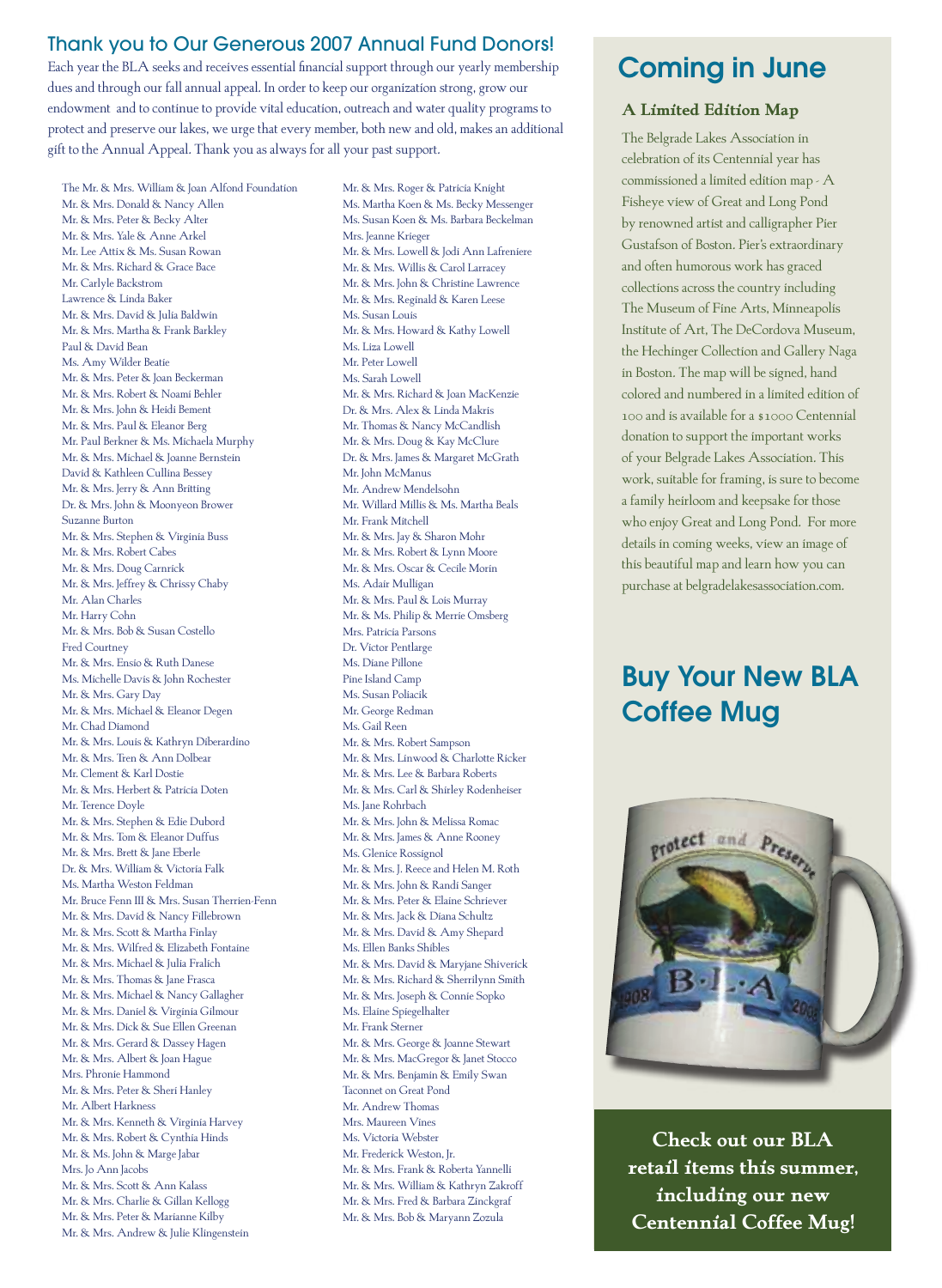## Welcome 200+ Centennial Members since January!!

This year, in honor of its centennial, the BLA launched a Centennial Member Campaign and as of May 1, 2008 more than 200 members have renewed or joined the BLA for \$100 or more! The Centennial Member Campaign is continuing throughout the summer and we encourage everyone who cares about keeping our beautiful lakes clean and healthy for future generations to join the BLA. Join today as a Centennial Member and receive a special centennial gift - a limited edition set of aerial photographs of Great Pond and Long Pond.

Mr. Phil Mulville Ms. Susan Pullen Mr. & Mrs. Peter & Becky Alter Mrs. Sylvia Amon Mr. & Mrs. Yale & Anne Arkel Mr. & Mrs. Martha & Frank Barkley Mr. & Mrs. Shirley & P. Putnam Barnes, Jr. Mr. & Mrs. Michael & Joanne Bernstein Mr. & Mrs. Charles & Shirley Blood Mr. & Mrs. John & Mel Bonder Dr. & Mrs. Carl & Sandra Boscketti Mr. & Mrs. Richard & Janice Bourne Mr. & Mrs. Jack & Leigh Bowen Mr. & Mrs. David & Barbara Bradley Mr. & Mrs. Arthur & Jo Brown Mr. & Mrs. Edwin & Elizabeth Charles Mr. Phil Cobb Mr. & Mrs. Ray & Joan Cole Mr. & Mrs. Richard & Deb Cote Mr. & Mrs. Philbrook & Mitzi Cushing Mr. & Mrs. Michael & Eleanor Degen Dr. Russell DeJong Mr. Pat Donahue Mr. & Mrs. Thomas & Dianne Dowd Mr. & Mrs. Brett & Jane Eberle Mr. & Mrs. David & Sandra Ekberg Mr. & Mrs. Scott & Martha Finlay Mr. & Mrs James & Joan Fitzgerald Mr. Lewis Flagg III Mr. & Mrs. Chip & Laura Foye Carl & Sally Beck Mr. & Mrs. Matt & Mary Friedman Mrs. Mildred Gill Mr. & Mrs. Jim & Diane Gloriant Mr. & Mrs. Frank & Nancy Goodwin Ms. Priscilla Grant & Mr. David Wend Mr. & Mrs. Peter & Margaret Gunness Mr. & Mrs. Donald & Mary Hammond Mr. & Mrs. Peter & Sheri Hanley Mr. & Mrs. Kenneth & Virginia Harvey Mr. & Mrs. Christopher & Denise Hatch Mr. & Mrs. Arthur & Winifred Haug Ms. Mary Held Mr. & Mrs. Bill & Elizabeth Heumann Mr. & Mrs. Mark & Judy Johnston Mr. Thomas Klingenstein & Nancy Perlman Mr. & Mrs, Blaine & Melinda Kopp Mr. & Mrs. Harry & Annabelle Kriegel Mrs. Jeanne Krieger Mr. & Mrs. Thomas & Jean Lewis Mrs. Patricia Lord Mr. & Mrs. Howard & Kathy Lowell Mr. & Mrs. James & Mary Grace Lyman, Jr. Dr. & Mrs. Alex & Linda Makris Mr. & Mrs. Dave & Kim Malley Mr. & Mrs. Robert & Maureen Manning Mr. Marc Maxwell & Mr. David Passer Mr. & Mrs. Richard & Margaret McCann Mr. & Mrs. Doug & Kay McClure Dr. & Mrs. James & Margaret McGrath Mr. & Mrs. John & Irene McHugh Mr. & Mrs. Oliver & Anne Myers Mr. & Mrs. R. James & Joyce O'Neil Mrs. Marilyn Paganucci Mrs. Mimi Park Mr. & Mrs. Peter Schellenberg Mr. & Mrs. Jack & Diana Schultz Dr. & Mrs. Roger & Maggie Shannon Mr. & Mrs. John & Barbara Sheble Ms. Dorothy Siegel Mr. & Mrs. Richard & Sherrilynn Smith

Mr. & Mrs. Richard & Marie Sullivan Mr. & Mrs John & Catherine Sutton Mrs. Jean Trueblood Mr. & Mrs. Roger & Helga Van Kirk Mr. & Mrs. Frederick Welch Mr. Kingsley Weston Mr. Frederick Weston, Jr. Mr. & Mrs. Bill & Joan Witkin Mr. James Yingst & Ms. Carolyn Angelo Mr. & Mrs. Michael & Joan Yogg Mr. Anthony Yotides Mr. & Mrs. Steve & Jody Jones Mr. Roy Cobean & Linda Rathburn Ms. Cheryl Abbott Ms. Susan Koen & Ms. Barbara Beckelman Mr. & Mrs. Donald & Nancy Allen Ms. Polly Parkhill Beatie Mr. & Mrs. Jeffrey & Jessie Bradley Mr. & Mrs. John & Juanita Mahon David & Kathleen Cullina Bessey Mr. & Mrs. Benjamin & Emily Swan Mr. & Mrs. Frank & Gail Rizzo Mr. & Dr. James & Marian Schmidt Mr. & Mrs. William & Joan Alfond Mr. Marc Rothschild Mr. & Mrs. Russell & Carol Sabia Mr. Bruce Fenn III & Susan Therrien-Fenn Mr. Michael Hammond Ms. Martha Weston Feldman Mr. & Mrs. Ben & Barbara Ford Mr. & Mrs. Rudy & Shannon Rudewicz Mr. & Mrs. David & Julia Baldwin Mr. & Mrs. Edward Bres Mr. & Mrs. John & Lynne Gibbs Mr. & Mrs. Don & Lynn McBeth Mr. & Mrs. Jeff & Michelle Schmitt Mr. & Mrs. Dennis & Elizabeth Allen Mr. & Mrs. Richard & Lisa Tucker Mr. & Mrs. Ron & Carol Boben Mr. Peter Agnes Mr. & Mrs. John & Flor Atkinson Mr. & Mrs. Tom & Marcia Boyer Mr. & Mrs. Bruce & Roberta Hobbs Mr. & Mrs. Ed & Jill Platt Mr. & Mrs. Jon & Elsa Hoppman Mr. & Mrs. Richard & Grace Bace Mr. & Mrs. Paul & Eleanor Berg Ms. Barbara Alfond Mr. & Mrs. Sandy & Don Famous Mr. & Mrs. John & Randi Sanger Mr. & Mrs. Pat & Carol Murphy Ms. Constance Parker Mr. Brian Bernatchez Mr. & Mrs. John & Heidi Bement Mr. & Mrs. Gerald & Cindy Rodgers Ms. Stacey Ann Delisle Ms. Susan Littlefield Mr. & Mrs. Marcel & Julia Schnee Mr. & Mrs. Geoffrey & Diane Page Mr. & Mrs. Jeremy & Cynthia Guiles Mr. David Bradley Mr. & Mrs. Stephen & Edie Dubord Mr. & Mrs. Jonathan & Jacqueline Cottrell Mr. & Mrs. Jonathan & Wendy Hallenbeck Mr. & Mrs. Robert & Naomi Behler Mr. & Mrs. Ronald & Sally Bancroft Mr. & Mrs. Roger & Patricia Knight Mr. & Mrs. Dick & Sue Ellen Greenan Ms. Maureen Newman & Mr. Daniel Pratt Mr. & Mrs. Charles & Susan Grover Mr. & Mrs. Michael & Julia Fralich

Mr. & Mrs. Paul & Marla David Mr. & Mrs. Mark & Pam Heuberger Mr. & Mrs. Lawrence & Kitty Terry Mr. & Mrs. George & Debbie Huntington Ms. Tanna Witkin Mr. & Mrs. Paul & Mary Bulger Mr. & Mrs. Michael & Sharee Fitton Mr. & Mrs. Phil & Sue Wettengel Dr. & Mrs. Michael & Michele Ginieczki Mr. & Mrs. Stephen & Carole Godomsky Peter & Betty Tilley Mr. & Mrs. John & Monica Piasta Mr. & Mrs. Thomas & Nancy McCandlish Mr. & Mrs. Thomas & Nancy Morrione Mr. & Mrs. Bill & Deb Morris Mr. & Mrs. Paul & Lois Murray Mr. & Mrs. Michael & Beth Nowak Mr. & Mrs. Anthony & Carol Pappas Mr. & Mrs. Scott & Susan Schafer Ed & Whitney Selover Mr. & Mrs. Rob & Susan Spofford Mr. & Mrs. George & Joanne Stewart Mrs. Roberta Swenson Mrs. Maureen Vines Brad Waddell & Deanna Dorsey Mr. & Mrs. John & Rhonda Rice Mr. Steven Maslak Mr. Gary Woodruff Mr. Carlyle Backstrom Mr. & Mrs. Louis & Kathryn Diberardino Mr. & Mrs. Mark & Nancy Maymar Jen, Jesse, & Bradley Abbott Mr. Jason Jabar Mr. & Mrs. David & Cynthia Manke Mr. & Mrs. Christopher & Laurie Raleigh Mr. & Mrs. Nicholas & Renee Nichols Mr. John McManus Mr. & Mrs. Robert & Kristen Williams Mr. Peter Taggart Mr. & Mrs. Lynn & Phyllis Matson Mr. & Mrs. Raymond & Stephanie Feegel Mr. & Mrs. Norbert & Kay Overfield Mr. & Mrs. William & Jayne Shontell Mr. & Mrs. Paul & Melanie Stewart Mr. & Ms. Wes & Kristin Schlauder Mr. Terence Doyle Mr. & Mrs. John & Jill Alfond Mr. & Mrs. Tom & Jenny Seeman Ms. Kat Alfond & Mr. Joey Donahue Mr. & Mrs. Robert & Nancy Bradley Ms. Ellen Banks Shibles Ms. Julie Omsberg Mr. & Mrs. Peter & Linda Kallin Mr. & Mrs. John & Genevieve Hall Castle Island Camps Pine Island Camp Pine Tree Society

If you are a Centennial Member, and your name is not shown, please let us know. Thank You.



**Help Us Protect** Preserve our Lakes **Join Today!**